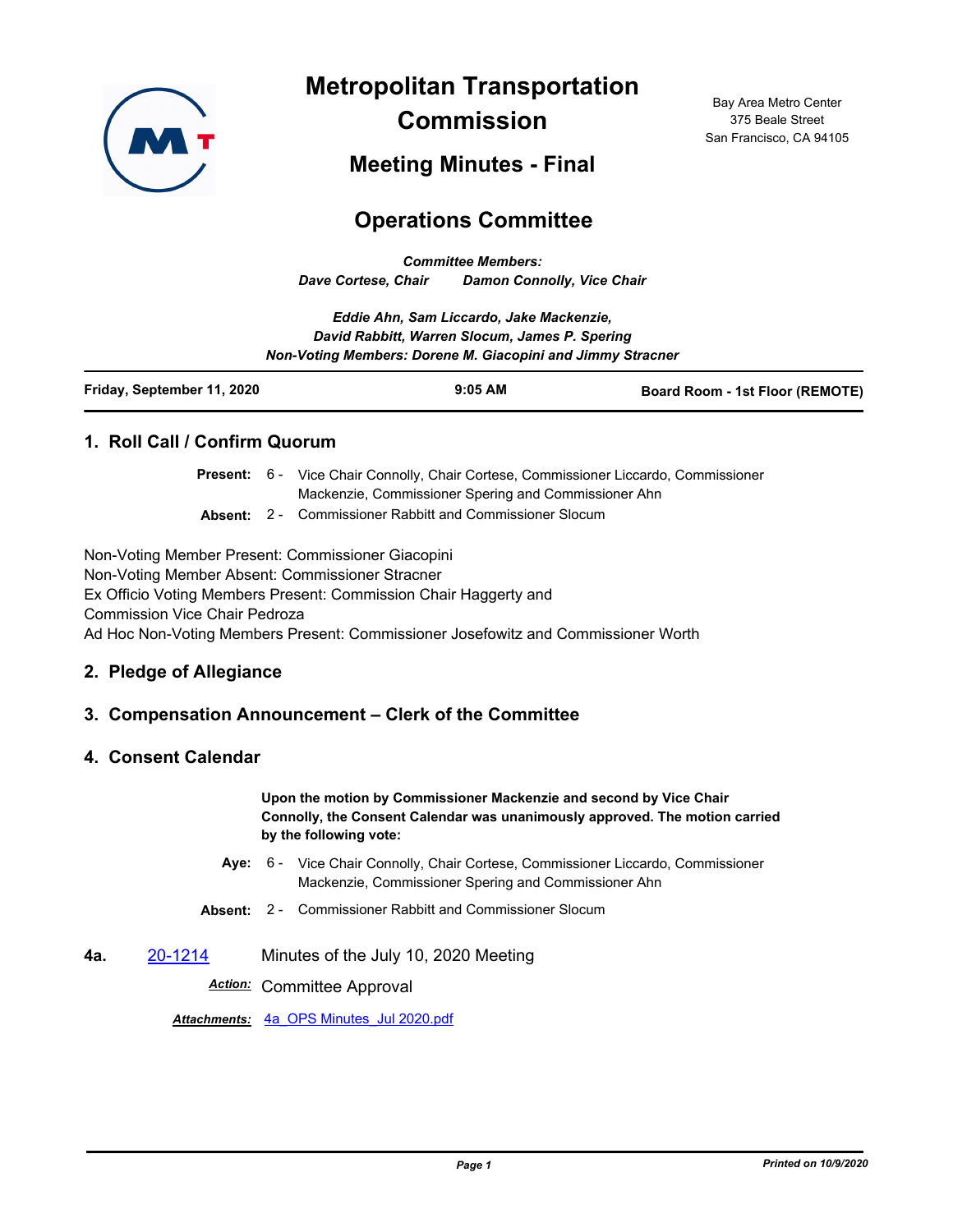| 4b. | 20-1256      | Contract - Dumbarton Forward Bicycle Access and Ardenwood Commuter<br>Park & Ride Lot Improvements Technical Assistance: Alta Planning +<br>Design (\$300,000)<br><b>Action:</b> Committee Approval |
|-----|--------------|-----------------------------------------------------------------------------------------------------------------------------------------------------------------------------------------------------|
|     |              | <b>Presenter:</b> Cathy Chea                                                                                                                                                                        |
|     | Attachments: | 4b Contract Dumbarton Forward Bicycle Access Ardenwood Park<br>and Ride Lot.pdf                                                                                                                     |
| 4c. | 20-1206      | Contract - Bay Area Complete Trip Program, Phase 1: Iteris, Inc.<br>(\$1,346,132)                                                                                                                   |
|     |              | <b>Action:</b> Committee Approval                                                                                                                                                                   |
|     |              | <b>Presenter:</b> Janet Banner                                                                                                                                                                      |
|     |              | Attachments: 4c Contract Complete Trip.pdf                                                                                                                                                          |
| 4d. | 20-1207      | Contract Amendment - Bay Area Vanpool Program: Enterprise Rent-a-Car<br>of San Francisco, LLC (\$400,000)                                                                                           |
|     |              | <b>Action:</b> Committee Approval                                                                                                                                                                   |
|     |              | <b>Presenter:</b> Barbara Laurenson                                                                                                                                                                 |
|     |              | Attachments: 4d Contract Amendment Bay Area Vanpool Program.pdf                                                                                                                                     |
| 4e. | 20-1208      | Fourth Quarter MTC Service Authority for Freeways and Expressways<br>(SAFE) Financial Statements June 2020 (Unaudited)                                                                              |
|     |              | Action: Information                                                                                                                                                                                 |
|     |              | <b>Presenter:</b> Raymond Woo                                                                                                                                                                       |
|     |              | Attachments: 4e FY20 4th Qtr SAFE Finanical Statements Memo(Unaudited).pdf                                                                                                                          |
| 4f. | 20-1209      | Clipper® Contract Change Order Amendment - Clipper Card<br>Procurement: Cubic Transportation Systems, Inc. (\$4,000,000)                                                                            |
|     |              | <b>Action:</b> Committee Approval                                                                                                                                                                   |
|     |              | <b>Presenter:</b> Edward Meng                                                                                                                                                                       |
|     |              | <b>Attachments: 4f Change Order Card Procurement.pdf</b>                                                                                                                                            |
| 4g. | 20-1210      | Next Generation Clipper® Funding Agreement Supplements: - Computer<br>Aided Dispatch and Automated Vehicle Location (CAD/AVL) Integration<br>Implementation - Transit Operators (\$1,275,000)       |
|     |              | <b>Action:</b> Committee Approval                                                                                                                                                                   |
|     |              | <b>Presenter:</b> Edward Meng                                                                                                                                                                       |
|     |              |                                                                                                                                                                                                     |

*Attachments:* [4g\\_Clipper CAD AVL Funding Agt.pdf](http://mtc.legistar.com/gateway.aspx?M=F&ID=db51b10d-4bbc-4a13-82a0-c804f3c0cf2f.pdf)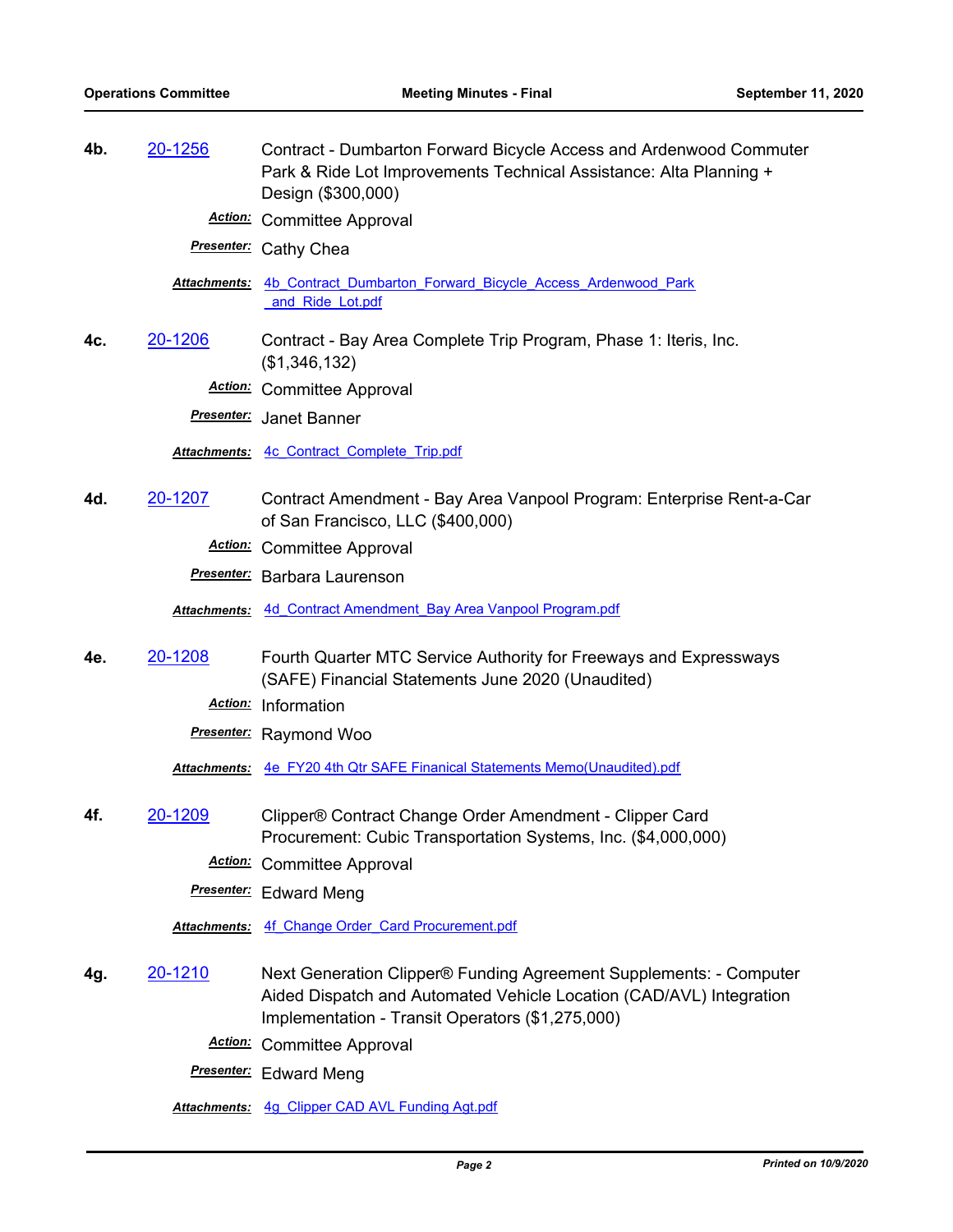**4h.** [20-1211](http://mtc.legistar.com/gateway.aspx?m=l&id=/matter.aspx?key=21076) Contract Amendment - Financial Management, Planning, Compliance, and Risk Management Support: Kimley Horn and Associates (KHA) (\$100,000) *Action:* Committee Approval *Presenter:* Edward Meng *Attachments:* [4h\\_Contract Amendment KHA.pdf](http://mtc.legistar.com/gateway.aspx?M=F&ID=bc2f5bb9-a20c-4681-9ad1-95a62e6e4dae.pdf) **4i.** [20-1212](http://mtc.legistar.com/gateway.aspx?m=l&id=/matter.aspx?key=21077) Clipper® Purchase Order - Network Services: AT&T (\$400,000) *Action:* Committee Approval *Presenter:* Sarah Doggett *Attachments:* [4i\\_Purchase Order\\_ATT Network.pdf](http://mtc.legistar.com/gateway.aspx?M=F&ID=d6a5720d-1d52-4f5e-adde-d529e723443c.pdf) **4j.** [20-1242](http://mtc.legistar.com/gateway.aspx?m=l&id=/matter.aspx?key=21107) Next Generation Clipper® Regional Fare Payment System Integrator (SI) Contract Update and Use of Contingency *Action:* Information *Presenter:* Jason Weinstein *Attachments:* [4j\\_Next Gen Clipper Update and Contingency.pdf](http://mtc.legistar.com/gateway.aspx?M=F&ID=0f3eb522-6596-4ac3-bd12-4bff33ba8b01.pdf) **4k.** [20-1299](http://mtc.legistar.com/gateway.aspx?m=l&id=/matter.aspx?key=21164) Bid Protest of Carma Technology Corp. - Appointment of Hearing Panel on Appeal of Protest Determination and Delegation of Authority to Decide Appeal *Action:* Committee Approval *Presenter:* Lisa Klein Attachments: 4k Appointment of hearing panel Carma Bid Protest.pdf 4k Corr Rec Carma Appeal to Operations Committee.pdf